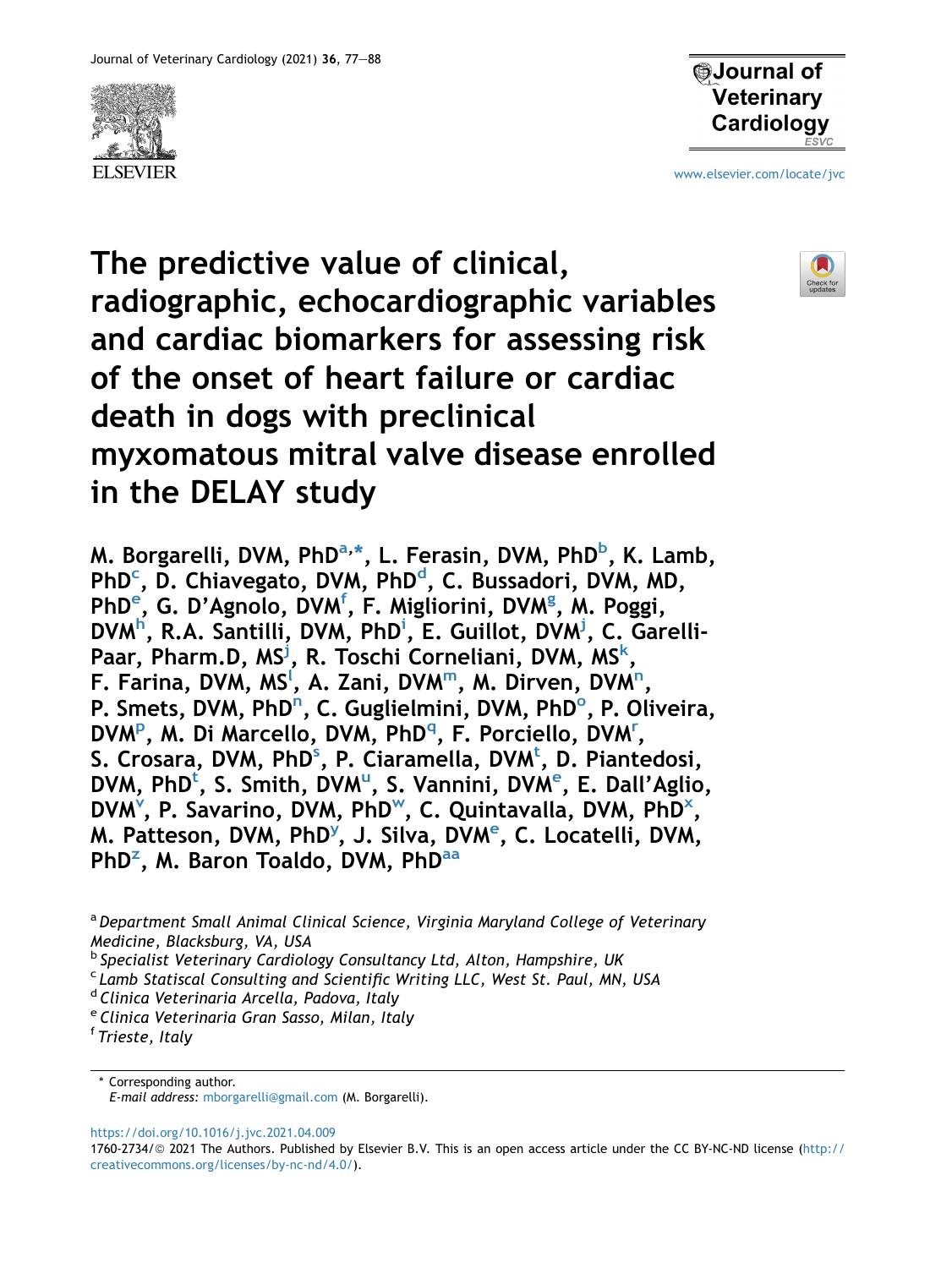<span id="page-1-10"></span><span id="page-1-9"></span><span id="page-1-8"></span><span id="page-1-7"></span><span id="page-1-6"></span><span id="page-1-5"></span><span id="page-1-4"></span><span id="page-1-3"></span><span id="page-1-2"></span><span id="page-1-1"></span><span id="page-1-0"></span><sup>g</sup> Ospedale Veterinario Croce Azzura, Roma, Italy <sup>h</sup> Centro Veterinario Imperiese, Imperia, Italy <sup>i</sup> Clinica Veterinaria Malpensa, Samarate Varese, Italy <sup>j</sup> Ceva Santé Animale, Libourne, France <sup>k</sup>Ospedale Veterinario San Francesco, Milan, Italy <sup>l</sup> Ambulatorio Veterinario del Parco Margherita, Naples, Italy  $<sup>m</sup>$  Clinica Cardiovet, Livorno, Italy<br><sup>n</sup> Dierenkliniek Rijen, Rijen, the Netherlands</sup>  $^{\circ}$  Dipartimento di Medicina Animale, Produzione e Salute, Università di Padova, Legnaro, Padova, Italy <sup>p</sup> Davies Veterinary Specialists Ltd, Higham Gobion, Hertfordshire, UK <sup>q</sup> Centro Veterinario Cellatica, Cellatica, Brescia, Italy <sup>r</sup> Dipartimento di Medicina Veterinaria, Università degli Studi di Perugia, Perugia, Italy<br><sup>s</sup> Clinica Veterinaria CMV, Varese, Italy Clinica Veterinaria CMV, Varese, Italy <sup>t</sup> Dipartimento di Medicina Veterinaria e Produzioni Animali, Università degli Studi di Napoli Federico II, Naples, Italy <sup>u</sup> Sarah Smith Cardiology Ivy Court, Willington, UK <sup>v</sup> Clinica Veterinaria Milano Sud, Peschiera Borromeo, Milano, Italy <sup>w</sup> Facolta` di Medicina Veterinaria di Torino, Ospedale Didattico Veterinario della Facoltà, Sezione Clinica Medica, Grugliasco, Turin, Italy<br><sup>x</sup> Dipartimento di Scienze Mediche Veterinarie, Università di Parma, Parma, Italy <sup>y</sup> Heartvets, The Animal Hospital Stinchcombe, Dursley, UK<br><sup>z</sup> Dipartimento di Medicina Veterinaria, Università degli Studi di Milano, Milan, Italy

<span id="page-1-20"></span><span id="page-1-19"></span><span id="page-1-18"></span><span id="page-1-17"></span><span id="page-1-16"></span><span id="page-1-15"></span><span id="page-1-14"></span><span id="page-1-13"></span><span id="page-1-12"></span><span id="page-1-11"></span>aa Dipartimento di Scienze Mediche Veterinarie, Alma Mayor Studiorum, Università di Bologna, Ozzano Emilia, Italy

Received 1 June 2020; received in revised form 27 April 2021; accepted 29 April 2021

| <b>KEYWORDS</b><br>Heart;<br>Dog;<br>Valve;<br>Cardiac ultrasound;<br>NT-proBNP | Abstract Objectives: To identify the predictive value on time to onset of heart<br>failure (HF) or cardiac death of clinical, radiographic, and echocardiographic vari-<br>ables, as well as cardiac biomarkers N-terminal pro brain natriuretic peptide (NT-<br>proBNP) and cardiac troponin I in dogs with preclinical myxomatous mitral valve dis-<br>ease (MMVD).<br>Animals: One hundred sixty-eight dogs with preclinical MMVD and left atrium to<br>aortic root ratio $\geq$ 1.6 (LA:Ao) and normalized left ventricular end-diastolic dia-<br>meter $\geq$ 1.7 were included.<br>Methods: Prospective, randomized, multicenter, single-blinded, placebo-con-<br>trolled study. Clinical, radiographic, echocardiographic variables and plasma cardi-<br>ac biomarkers concentrations were compared at different time points. Using<br>receiving operating curves analysis, best cutoff for selected variables was identified<br>and the risk to develop the study endpoint at six-month intervals was calculated.<br>Results: Left atrial to aortic root ratio > 2.1 (hazard ratio [HR] 3.2, 95% confidence<br>interval [95% CI] 1.9-5.6), normalized left ventricular end-diastolic diameter $>1.9$<br>(HR: 6.3; 95% CI: 3.3-11.8), early transmitral peak velocity (E peak) $> 1$ m/sec (HR:<br>3.9; 95% CI: 2.3–6.7), and NT-proBNP > 1500 $\beta$ mol/L (HR: 5.7; 95% CI: 3.3–9.5)<br>were associated with increased risk of HF or cardiac death. The best fit model to<br>predict the risk to reach the endpoint was represented by the plasma NT-proBNP<br>concentrations adjusted for LA:Ao and E peak.<br>Conclusions: Logistic and survival models including echocardiographic variables and<br>NT-proBNP can be used to identify dogs with preclinical MMVD at higher risk to de-<br>velop HF or cardiac death.<br>© 2021 The Authors. Published by Elsevier B.V. This is an open access article under<br>the CC BY-NC-ND license (http://creativecommons.org/licenses/by-nc-nd/4.0/). |
|---------------------------------------------------------------------------------|----------------------------------------------------------------------------------------------------------------------------------------------------------------------------------------------------------------------------------------------------------------------------------------------------------------------------------------------------------------------------------------------------------------------------------------------------------------------------------------------------------------------------------------------------------------------------------------------------------------------------------------------------------------------------------------------------------------------------------------------------------------------------------------------------------------------------------------------------------------------------------------------------------------------------------------------------------------------------------------------------------------------------------------------------------------------------------------------------------------------------------------------------------------------------------------------------------------------------------------------------------------------------------------------------------------------------------------------------------------------------------------------------------------------------------------------------------------------------------------------------------------------------------------------------------------------------------------------------------------------------------------------------------------------------------------------------------------------------------------------------------------------------------------------------------------------------------------------------------------------------------------------------------------------------------------------------------------------------------------------------------|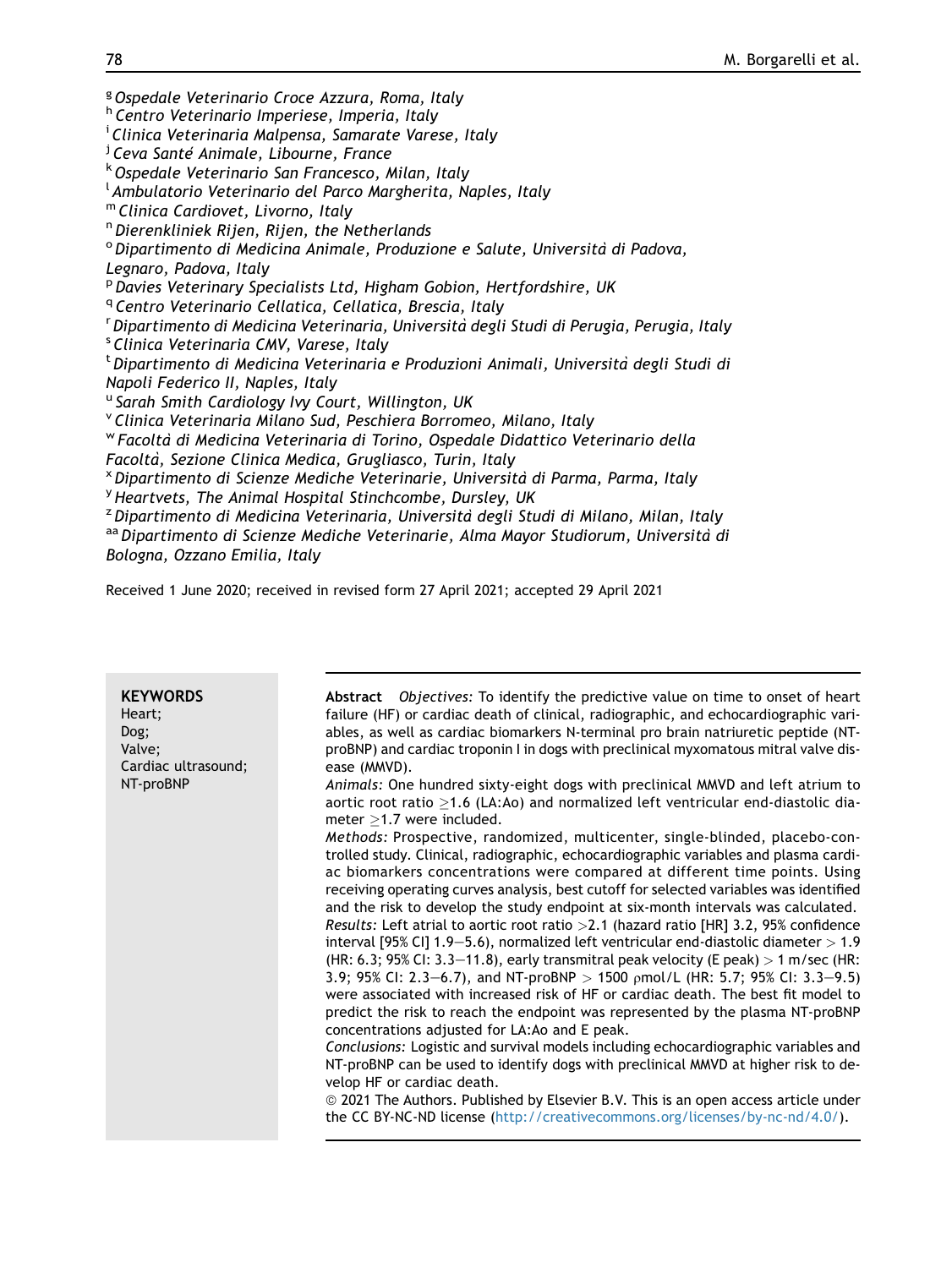|                        | List of abbreviations                                                                                                                |
|------------------------|--------------------------------------------------------------------------------------------------------------------------------------|
| 95% CI<br><b>DELAY</b> | confidence interval<br>DELay of Appearance of sYmptoms of<br>canine degenerative mitral valve<br>disease treated with spironolactone |
|                        | and benazepril                                                                                                                       |
| E peak                 | early transmitral peak velocity                                                                                                      |
| HF -                   | heart Failure                                                                                                                        |
| HR                     | hazard ratio                                                                                                                         |
| LA:Ao                  | left atrium to aortic root ratio                                                                                                     |
|                        | LVEDDn normalized left ventricular end dia-<br>stolic diameter                                                                       |
| <b>MMVD</b>            | mxomatous mitral valve disease                                                                                                       |
|                        | NT-proBNP N-terminal pro brain natriuretic<br>peptide                                                                                |
|                        | ROC receiver operating characteristic                                                                                                |

### Introduction

Dogs affected by mitral regurgitation caused by preclinical myxomatous mitral valve disease (MMVD) represent a heterogeneous group of patients with different degree of cardiac remodeling and variable prognosis [[1](#page-10-0)]. Several studies have reported the value of clinical, radiographic, and echocardiographic variables in identifying MMVD dogs at higher risk to develop heart failure (HF) or cardiac death  $[1-5]$  $[1-5]$  $[1-5]$  $[1-5]$ . Cardiac biomarkers, such as N-terminal pro brain natriuretic peptide (NT-proBNP) and cardiac troponin I, have also been associated with disease severity and increased risk of developing HF in dogs with MMVD  $[6-12]$  $[6-12]$  $[6-12]$ . However, there are only a few controlled studies that have prospectively investigated the prognostic values of clinical, radiographic, and echocardiographic variables and cardiac biomarker concentrations in identifying the risk for dogs affected by preclinical MMVD to develop HF or cardiac death [[5\]](#page-10-2). The 'DELay of Appearance of sYmptoms of canine degenerative mitral valve disease treated with spironolactone and benazepril (DELAY) study' was a prospective, multicenter, single-blinded, randomized, placebo-controlled study aimed to assess the efficacy of the combined treatment on delaying onset of HF or cardiac death in dogs with preclinical MMVD and cardiomegaly [\[13](#page-10-3)]. Dogs enrolled in the DELAY study had to be rechecked at established time points after initial enrollment, and for this reason, this population was ideal to assess the prognostic value of clinical and diagnostic variables in identifying dogs with higher risk to die of cardiac disease or to progress into HF. The aim of this study was to investigate the prognostic value of clinical, radiographic, and echocardiographic variables, as well as NT-proBNP and cardiac troponin I concentrations to identify the risk to the development of HF or experience cardiac death at 6, 12, 18, 24, 30, 36, and 42 months after enrollment in this population of dogs with preclinical MMVD and cardiomegaly.

# Animals, material, and methods

### Study design

The DELAY study was a prospective, multicenter, single-blinded, randomized, placebo-controlled study [[13](#page-10-3)]. Complete and detailed description of the study design is reported in the published article [\[13](#page-10-3)]. Briefly, dogs with MMVD and left atrial to aortic root ratio (LA:Ao)  $\geq$  1.6 and normalized left ventricular end diastolic diameter (LVEDDn)  $\geq 1.7$ were included. Dogs were excluded if they had cardiovascular disease other than MMVD, significant concurrent disease, systemic or pulmonary hypertension, atrial fibrillation, previous treatment with cardiovascular drugs lasting more than 2 weeks or in the 2 weeks before inclusion. Dogs with hemodynamically insignificant tricuspid regurgitation were eligible for enrollment in the study. Eight mandatory visits were scheduled every 6 months from day 0 to 42 months. Additional visits were allowed for individual medical concerns. At each visit, dogs underwent a complete clinical evaluation and thoracic radiographs. In addition, a urine sample for measurement of urinary aldosterone-creatinine ratio and a blood sample were collected for assessment of creatinine, NT-proBNP, and cardiac troponin. An echocardiographic examination was mandatory for visit 1, 3, 5, 7, and 8. However, the investigators had the option to perform an additional examination at the other visits, and most dogs included in the study had these additional examinations performed. The population of this study included animals that were enrolled in both the treatment and placebo group of the DELAY study, as there was no significant difference identified on the primary endpoint between groups.

## Clinical evaluation

At inclusion, dogs' characteristics (breed, age, sex, body weight, and body condition score) were recorded. Clinical history and physical findings were documented at each visit.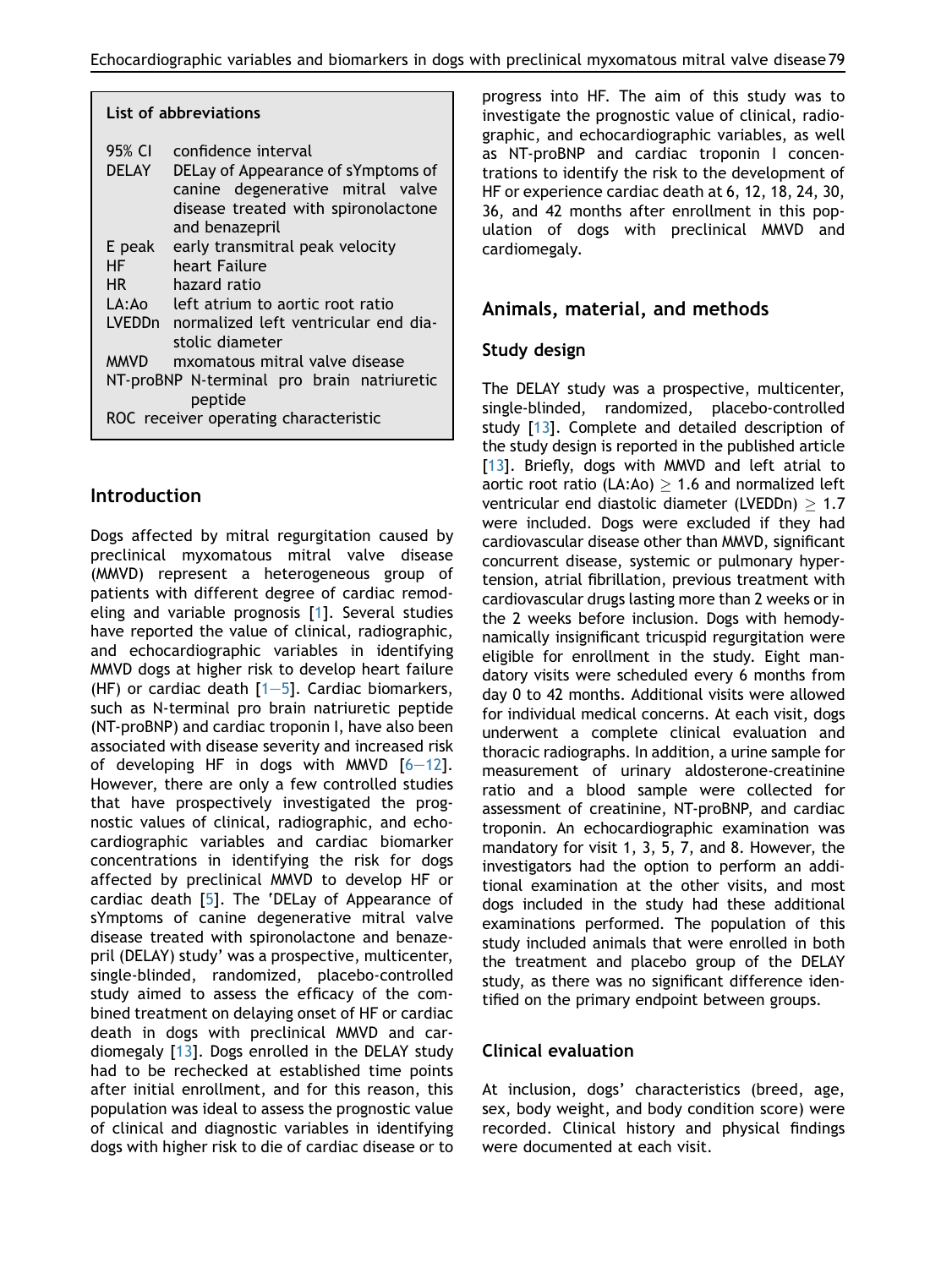#### Thoracic radiographs

Thoracic radiographs were performed for assessing cardiac size by the vertebral heart scale method [[14](#page-11-0)]. They were also taken, whenever possible, for confirming the presence of pulmonary edema at the time dogs presented onset of clinical signs. Radiographic evidence of cardiogenic pulmonary edema was defined by the presence of pulmonary venous congestion and unstructured interstitial pattern or alveolar pattern that could not be explained by other medical conditions (e.g. pneumonia).

#### Echocardiography

Echocardiographic examinations were performed on unsedated dogs as per the established standard for veterinary cardiology [\[15\]](#page-11-1). All measurements were taken from at least three consecutive cardiac cycles, and the mean was recorded. The following measurements were taken from the right parasternal short-axis view: LA:Ao obtained in twodimensional view as described by Hanson et al. 2002 [[16](#page-11-2)], and left ventricular diameter measured in M-mode from the short axis with the leading edge to inner edge method at the level of the tips of papillary muscles. Left ventricular normalized dimensions were calculated as described in the study by Cornell et al. [[17\]](#page-11-3). Early (E peak) and late A transmitral inflow velocities were assessed by spectral pulsed-wave Doppler from the left fourchamber apical view with the Doppler gate positioned at the tip of the mitral valve leaflets.

### Endpoint

The endpoint was the time to cardiac death or first occurrence of HF defined by the presence of either dyspnea and/or tachypnea ( $\geq$ 36 breaths/min at rest) that could not be explained by another disease based on clinical judgment by the investigator [[18](#page-11-4)]. Radiographs were performed at the last visit if the dog was presented at the investigator clinic and if its health condition allowed it. They were used as a basis to either confirm pulmonary edema or to exclude any other reason associated with the observed clinical signs. To confirm the first onset of HF, radiographs were first evaluated by the investigator, and in case of detection of pulmonary edema, this had to be confirmed by the lead investigator (M.B.) within 7 days. In case of discrepancy between the two evaluators (investigator and M.B.), a third opinion from a certified boarded radiologist, blinded to dog clinical status, had to be requested.

In case where it was impossible to obtain radiographs because of critical health conditions or refusal by the owner to perform this examination, or if the dog was not directly seen by the investigator because of a sudden clinical deterioration (death at home, visit to their general practitioner), diagnosis of HF was determined by the investigator based on observed clinical signs and/or information reported by the owner or by other veterinarians. Details about validation of the primary endpoint were previously published [[13\]](#page-10-3).

### Statistical methods

The statistical analyses were composed of four main components carried out in order, with one building on the previous model. These are briefly described as (1) ordinary Cox model, (2) extended longitudinal Cox model with interval censoring, (3) receiver operating characteristic (ROC) curve analysis to define categorical variable cutoffs based on continuous variables used in the longitudinal Cox model, and (4) the longitudinal Cox model retaining the full follow-up survival time in the study for all time intervals, but right censoring events at 6-month intervals, providing event-free survival analysis after a specified time period. Analyses were performed with statistical softwar $e^{ab}$  $e^{ab}$  $e^{ab}$ , where a  $p < 0.05$  was deemed significant.

#### Conventional Cox model

The conventional Cox model time-to-event analyses were carried out exclusively in univariable by way of Kaplan-Meier product limit estimates and Cox semiparametric regression models used to generate unadjusted survival curves and hazard ratios (HRs). In this approach, the date of study entry was the time of the enrollment visit on a single visit as previously published  $[13]$  $[13]$ , and data obtained at this time were evaluated in what is referred to as baseline analyses. The extended longitudinal Cox model was built on the ordinary Cox model. While continuing to use the existing endpoints from the ordinary Cox model, the approach was extended to control for individual change of variables over time by the way of interval censoring. The surveillance time (survival) was the time between the entrance of the study to the composite endpoint (HF or cardiac death) or censoring.

<span id="page-3-0"></span>ab PLAN procedure in SAS, SAS Institute, Cary NC, 2016.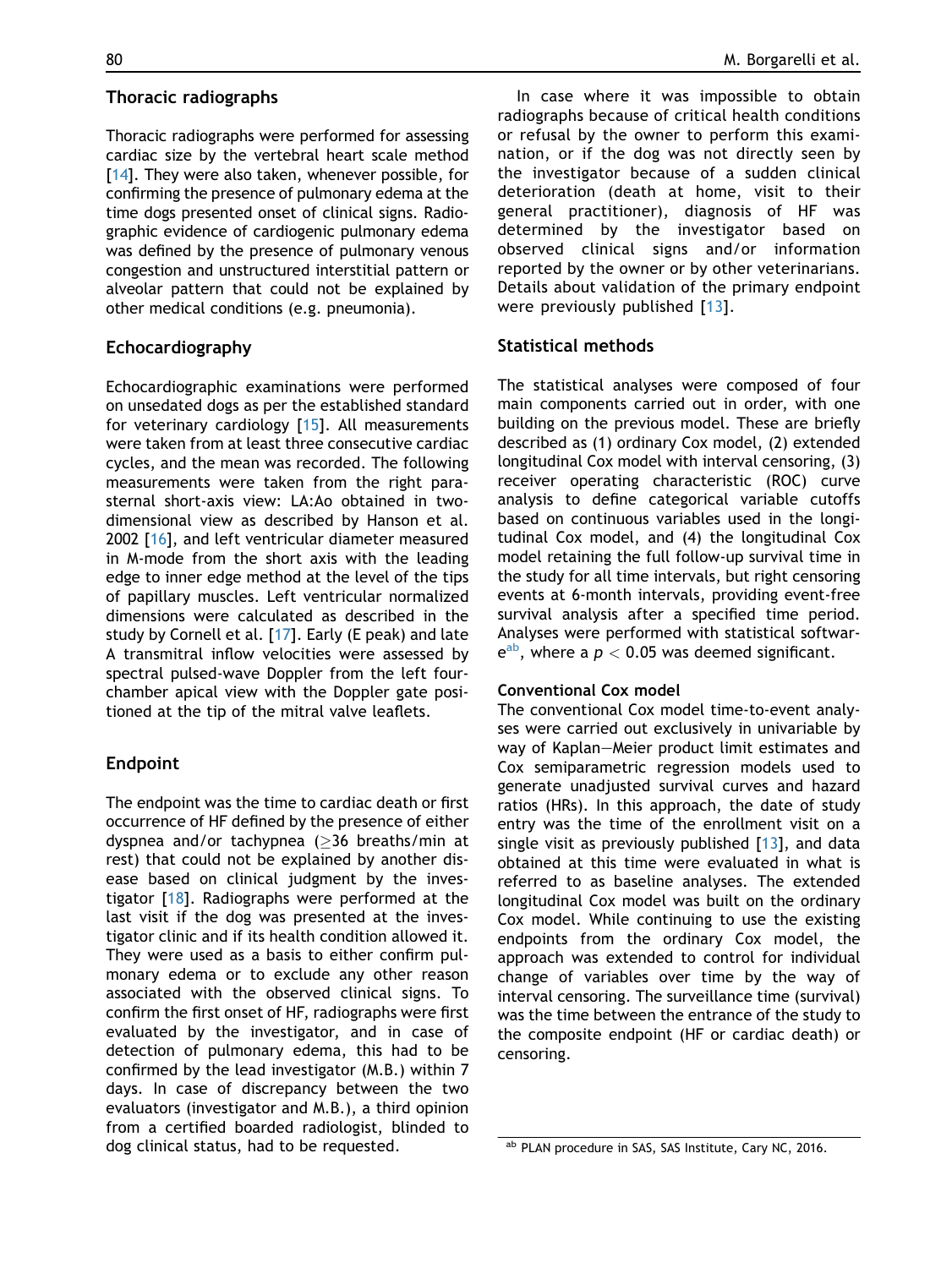#### Extended Cox model

Because some patients were examined at times between scheduled clinic visits, neither the conventional Cox model nor a series of logistic regressions could address varying intervals; hence, an extended Cox model with interval censoring was used. This model allows for the most up-todate variable value, while still using instantaneous risk of the same composite endpoint associated with the Cox model approach. For example, in contrast to the fixed variable (e.g. the variable NTproBNP), in the baseline analysis, the value of the variable may change over the course of the study at different visits which may not be measured at consistent times (e.g. repeated measurements of the variable NT-proBNP). Specifically, although in most cases 'visit 2' may be at 12 months exactly for most patients, there could be some deviation or missed visits. The extended Cox model (interval censoring) was used to accommodate possible deviation and congruency of visit number to time. To address this nuance of time-varying covariates, two models were constructed, one evaluating hazards of baseline values (baseline HR) based on a single visit (previously described) and the currently described longitudinal approach assessing the HR with change in time and measured values of respective variables (longitudinal HR) for both univariable and multivariable in terms of selection, as well as goodness of fit, as described by Eriksson [\[19\]](#page-11-5). The multiple visits with refreshed or updated data are hereafter referred to as the longitudinal analyses, where the covariates are the same throughout the longitudinal analysis, but the HR takes into account the changes in serially measured covariates and ultimately analyzes the most up-to-date value. In summary, the baseline analysis only considers the initial baseline visit for survival time, whereas the longitudinal considers multiple visits and associates the survival time with the respective covariate value. Notably, the baseline analysis is only measured and presented in univariable, whereas the longitudinal analysis is presented as both univariable and multivariable. Covariates found significant in longitudinal univariable were used in conjunction with treatment (spironolactone and benazepril) and other candidate variables for multivariable models. The multivariable models were analyzed using main effect and interaction terms preceded by an iterative enter method of selection to avoid overspecification of the model which may be a risk in certain stepwise approaches when observations and events are limited. Models being evaluated were subsequently compared with each other by Chi-squared goodness of fit 1 degree of freedom based on the Akaike information criterion when a variable was added or removed from the model returning the probability of difference between the models as determined from the central Chisquared distribution. The Chi-square probability function  $P(x, df)$  suggests that an observation from a Chi-square distribution, with degrees of freedom df, is less than or equal to x. In our case, x is defined as a numeric constant, variable, or expression that specifies the value of a random variable; df is a numeric constant, which is defined as the Akaike information criterion difference between the model variable while df defines the degrees of freedom parameter which in this case is 1 as there are only two models (n-1) being compared.

Significant covariates from the multivariable Cox model were used to generate adjusted survival curves presented in concert with unadjusted survival curves for presentation. Specifically, regarding adjusted survival curves, the longitudinal population mean value of the significant covariate was imputed (held constant) over both strata of the respective survival curve (e.g. stratified NTproBNP of  $\geq$ 1500 pmol/L vs. <1500 pmol/L incorporated population mean LA:Ao and E peak velocity, both statistically significant in multivariable, to the Cox model generating the adjusted survival probability).

Multicollinearity was assessed by variance inflation factor analysis and deemed acceptable. Covariates for the multivariable model were presented as both continuous and categorical. Tests for proportionality were carried out by visual inspection of Schoenfeld residuals, negative log estimated survival distribution function, and formal hypothesis testing of covariate by log (time) interactions followed by Wald Chi-squared statistics and deemed proportional. Statistical differences between groups for time to event were analyzed by survival time analyses. Time to event represented the time from the first day of enrollment in the study to the end date. Cases lost to follow-up or remaining alive were censored. The effect of time-to-event and change in HR with a given variable was modeled using the spline approach as previously described.[ac](#page-4-0)

#### Receiver operating characteristic

Continuous demographic and echocardiographic variables were categorized into two discrete (dichotomized) values by the way of a generalized

<span id="page-4-0"></span>ac Allignol A, Latouche A. CRAN task view: survival analysis, <http://cran.r-project.org/web/views/Survival.html>; 2012.).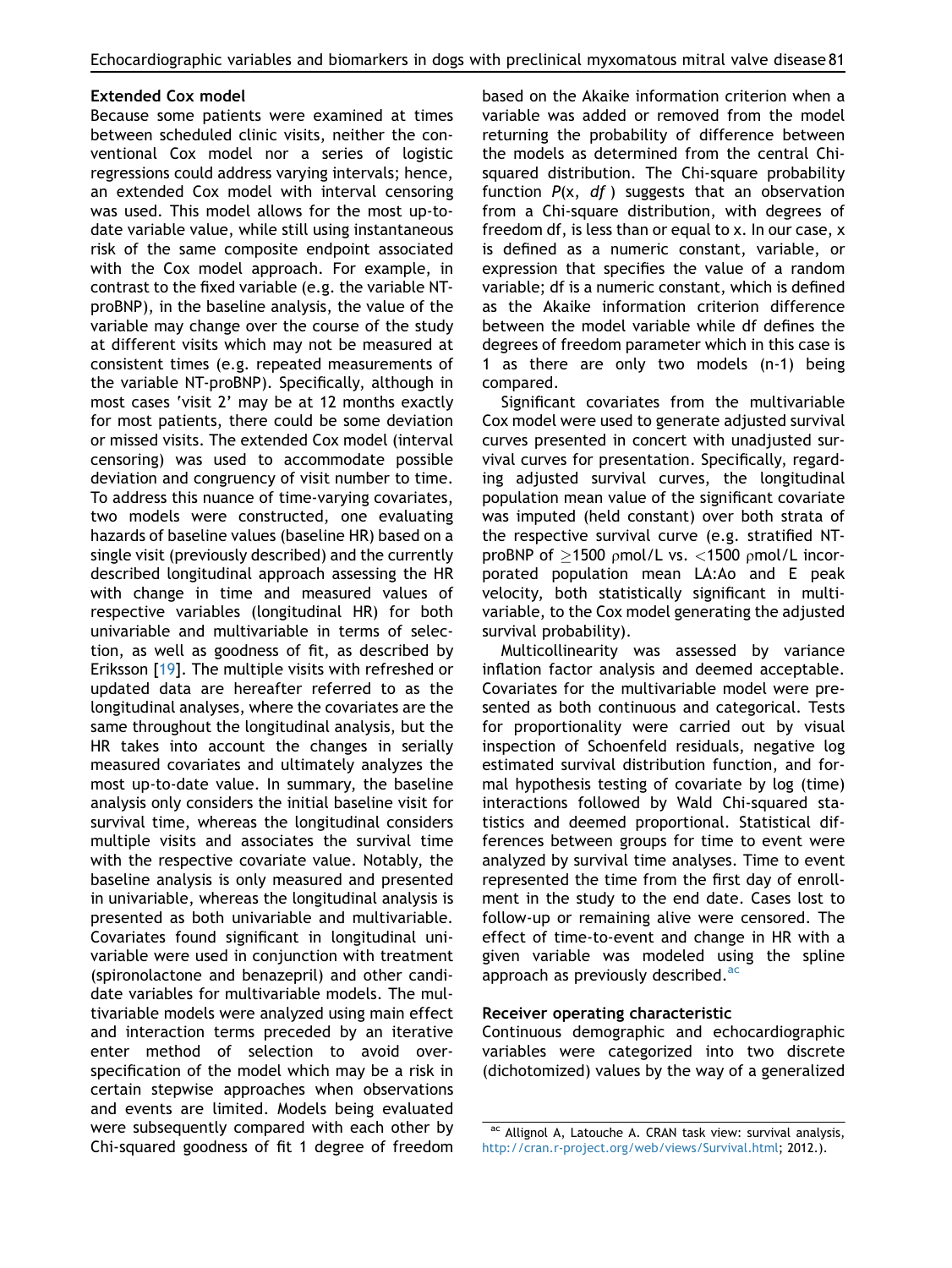linear logistic model using ROC curve analysis and by inspection of HR change in the value of a given variable exhibited by the spline approach. The ROC curve analysis was based on the intervalcensored data set used by the extended Cox model where the last known value before congestive HF or right censoring was used as the value of the given variable analyzed for the ROC curve calculation. The optimal cut point was assigned by a Youden statistic as previously described [[19](#page-11-5)]. Specifically, a variable such as NT-proBNP, which may have demonstrated a range of  $200-1700$ rmol/L, may have been found to have an optimal cut point associated with congestive HF calculated to be 1500  $\mu$ mol/L. The same ROC approach was applied to remaining echocardiographic and radiographic variables. Dichotomized covariates defined by ROC analysis were subject to further analysis in univariable and multivariable in conjunction with other categorized and continuous variables.

The longitudinal Cox model with right censoring The longitudinal analysis with updated covariate values was explored further by retaining each patient's time in the study in place but investigating a modified calculation of survivorship at 6 month intervals. This univariable analysis was right censored for both time and composite endpoint events at months 6, 12, 18, 24, 30, 36, and 42. Briefly, the full population is analyzed, but frozen in 'snapshots' of 6-month intervals building on each other. Specifically, a given variable was analyzed (e.g. LA:Ao) with survival time followed for the duration of the study. Seven right censored evaluation periods were constructed (months 6, 12, 18, 24, 30, 36, and 42), whereas subsequent Cox models independent of each other were carried out based on each window, for each variables evaluated, by right censoring events at 6-month intervals to determine the effect of full follow-up coupled with serially censored events. For example, in the 6-month censored analysis, if a patient were to have survival time and corresponding HF event date of 6 months and 1 day, this event would be censored for the 6-month analysis because that event occurs after 6 months and the survival time would have a maximum time of 6 months. In this 6 month example, while all patients' comprehensive time in the study is considered, only events occurring in this 6-month window are considered. In contrast, using the 12-month window analysis, this same patient's full follow-up and event of 6 months and 1 day would be recorded for the 12-month window. Extending further with the example for the purpose of completeness, this patient would not be included for the 18, 30, 36, 42, and full follow-up because the patient would be censored with event at 6 months and 1 day. In summary, seven different censored windows (months 6, 12, 18, 24, 30, 36, and 42) were constructed with the respective set limit of survival time but censoring potential events if the event occurred after that given period. Pointedly, the 42-month analysis would be nearly the same as the full follow-up of the study because the study was only three years (48 months) long. This approach is hereafter referred to as the longitudinal right censored analysis. The ROC curve dichotomized variables which remained statistically significant in the longitudinal multivariable models were further analyzed for survivorship at the specified 6-month intervals in this longitudinal right censored analysis.

### Results

One hundred and sixty-eight dogs constitute the per protocol population and were used for analysis in this study. The median age of patients enrolled per investigator was 7.5 years (range  $5-13$  years). Eighteen different breeds were included, with mixed-breeds being the most represented ( $n = 72$ ; 40%), followed by Cavalier King Charles spaniels  $(n = 34; 19%)$ , poodles  $(n = 12; 7%)$ , dachshunds  $(n = 12; 7\%)$ , Chihuahuas (n  $= 7; 4\%)$ , Jack Russell terriers (n = 5; 3%), and bichon frise (n = 5; 3%). No differences were observed between the two groups at inclusion.

The median time in the study was 561 days (95% confidence interval [95% CI]:  $142-977$  days), and 75 dogs (44.9%) reached the composite endpoint. Forty-seven dogs developed HF, and 28 died of a cardiac cause. The median survival time based on the Kaplan-Meier product limit estimate considering censored events, in the study of dogs reaching the composite endpoint, was 1045 days (95% CI: 766 days-not available). Ninety-three dogs were censored from the analysis of endpoint, including 36 dogs that were still asymptomatic at the end of the study.

In the univariable Cox proportional hazard analysis that included the baseline (single visit) values of covariates, four variables were associated with an increased hazard to reach the composite endpoint at the baseline [\(Fig. 1\)](#page-6-0). Covariates found significant were used in conjunction with treatment (spironolactone and benazepril) for multivariable models. However, treatment remained non-significant. In the univariable longitudinal Cox proportional analysis, seven variables, using the most up-to-date covariate value associated with a given time interval,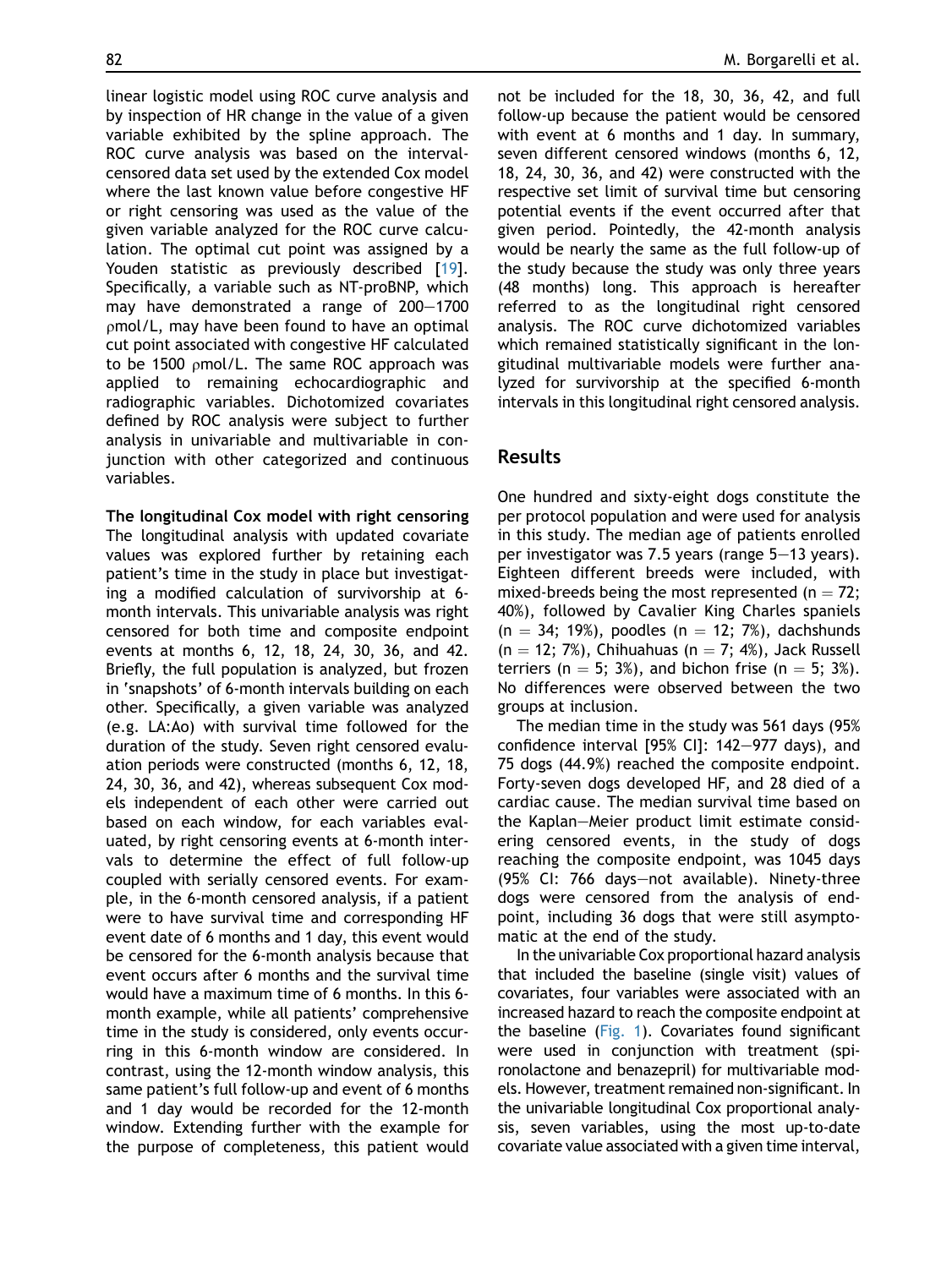<span id="page-6-0"></span>

Fig. 1 Hazard ratios and 95% confidence intervals obtained from univariate Cox proportional hazard analysis at the baseline. BPM: beats per minute; cTnI: cardiac troponin I; E peak: early transmitral peak velocity; HR: heart rate; LA:Ao: left atrium to aortic root ratio; LVEDDn: normalized left ventricle end-diastolic diameter; LVESDn: normalized left ventricular end-systolic diameter; NT-proBNP: N-terminal pro brain natriuretic peptide; SB treatment: spironolactone and benazepril treatment; U A: urine aldosterone; U A:C: urinary aldosterone-creatinine ratio; VHS: vertebral heart score.

were associated with an increased risk for reaching one of the composite endpoints [\(Table 1](#page-6-1), [Fig. 2](#page-7-0)). The ROC curve analysis demonstrated optimal Youden statistic cut points of LA:Ao  $>$  2.1, LVEDDn  $>$  1.9, E peak  $> 1$  m/sec, and NT-proBNP  $> 1.500$  pmol/L. Based on the longitudinal data univariable analysis, the risk of reaching the composite endpoint based solely on NT-proBNP  $\pm$  1500 pmol/L (parameter estimate: 1.717, HR: 5.57, 95% CI: 3.3-9.5,  $p < 0.001$ ) was greater than the risk of reaching the composite endpoint for NT-proBNP  $\pm$  1500 pmol/L (parameter estimate: 0.999, HR: 2.71, 95% CI: 1.45 $-5.1$ , p  $= 0.0018$ ) when in the presence of continuous variables LA:Ao\*10 (parameter estimate:

<span id="page-6-1"></span>Table 1 Probability to reach the primary endpoint in Cox longitudinal proportional univariate analysis.

|                                | p value                                                                                                                                                                                             |
|--------------------------------|-----------------------------------------------------------------------------------------------------------------------------------------------------------------------------------------------------|
| 2.289                          |                                                                                                                                                                                                     |
| 2.566                          |                                                                                                                                                                                                     |
| 3.253                          |                                                                                                                                                                                                     |
| 6.272                          |                                                                                                                                                                                                     |
| 3.909                          |                                                                                                                                                                                                     |
| 5.567                          |                                                                                                                                                                                                     |
|                                |                                                                                                                                                                                                     |
| $cTnl > 0.35$ (ng/mL)<br>3.371 |                                                                                                                                                                                                     |
|                                | Hazard ratio 95% CI<br>$1.43 - 3.66$ < 0.001<br>$1.57 - 4.19 < 0.001$<br>$1.88 - 5.64 < 0.001$<br>$3.34 - 11.76 < 0.001$<br>$2.27 - 6.73 < 0.001$<br>$3.26 - 9.51 < 0.001$<br>$1.92 - 5.91 < 0.001$ |

bpm: beats per minute; cTnI: cardiac troponin I; E peak: early transmitral peak velocity; HR: heart rate; LA:Ao: left atrium to aortic root ratio; LVEDDn: normalized left ventricle end-diastolic diameter; NT-proBNP: N-terminal pro brain natriuretic peptide; VHS: vertebral heart score.

0.105, HR: 1.1, 95% CI: 1.01–1.2,  $p = 0.02$ ) and E peak\*10 (parameter estimate: 0.168, HR: 1.18, 95% CI: 1.06-1.3,  $p = 0.0026$ ). On the aforementioned parameter estimates, the following equation was used to generate the adjusted survival curves: NTproBNP  $\pm$  1500 pmol/L (parameter estimate: 0.999) + LA:Ao\*10 \* (parameter estimate: 0.105) + E peak\*10 (parameter estimate: 0.168). Specifically, the adjusted survival curves were generated based on the significant variables in multivariable in the presence of NT-proBNP  $\pm$  1500 pmol/L stratifying on NT-proBNP  $\pm$  1500 pmol/L coupled with imputing or holding constant the mean longitudinal population value for LA:Ao and E peak. For purposes of meaningful clinical parameterization, both LA:Ao and E peak were multiplied by ten to present a 0.1-unit increase. Specifically, the actual longitudinal population means of LA:Ao and E peak were 1.91 and 1.01, respectively, but they were parameterized on values of 19.1 and 10.1, to allow for a meaningful clinical 1-unit increase for the regression when applying the model in a clinical setting.

The adjusted model suggests that the risk of reaching the endpoint for dogs with [NT-proBNP]  $pmol/L > 1500$   $pmol/L$  is 2.71 times higher than the risk of dogs with the lower NT-proBNP. In the presence of the dichotomized NT-proBNP  $\rho$ mol/  $L > 1500$  pmol/L variable, the risk of achieving the combined endpoint increases by 11% per 0.1 unit increase of LA:Ao and 18.4% per 0.1-unit increase of E peak. The mentioned unadjusted and adjusted survival curves based on this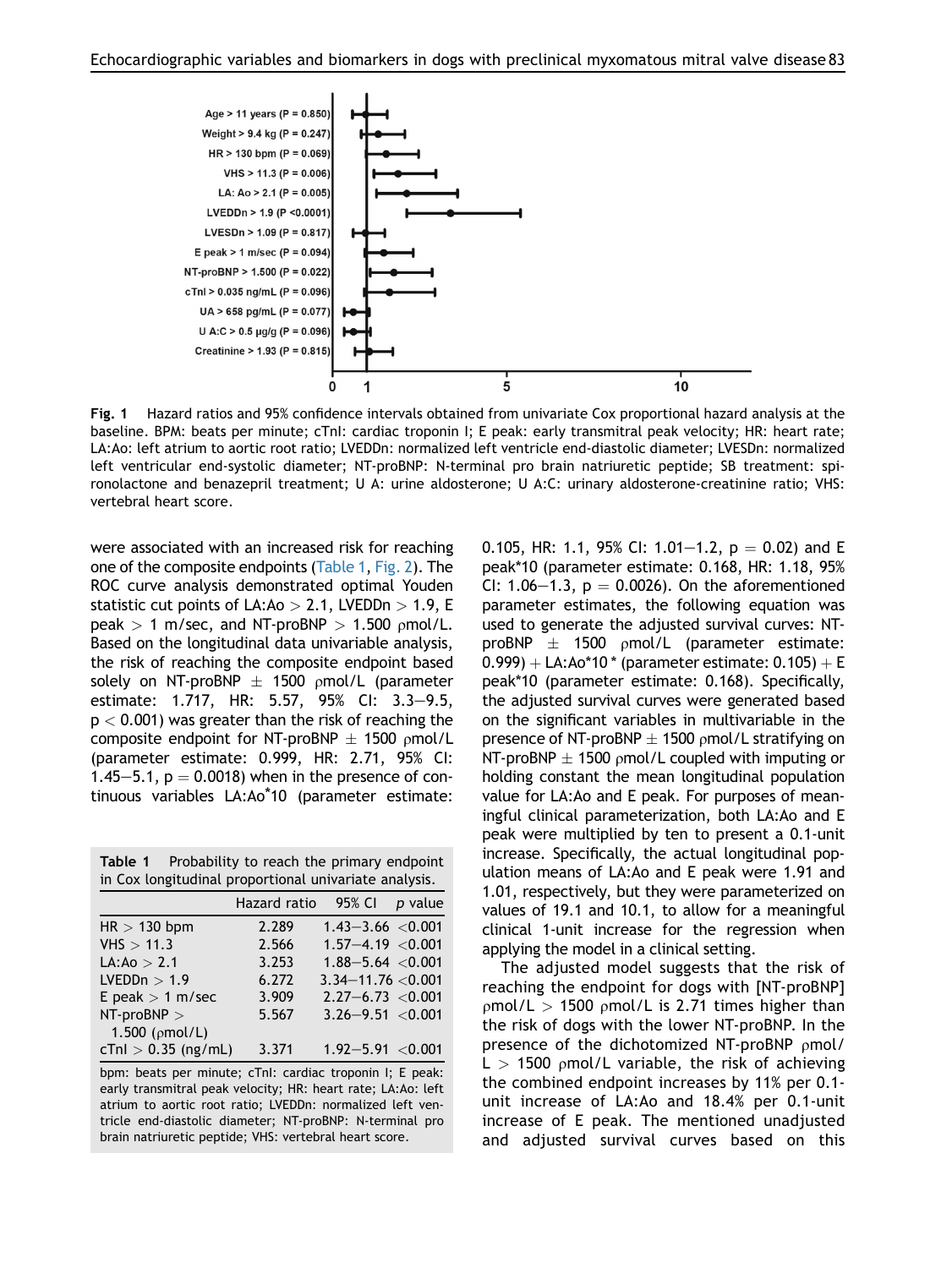<span id="page-7-0"></span>

Fig. 2 Hazard ratios and 95% confidence intervals obtained from longitudinal univariate Cox proportional hazard analysis. BPM: beats per minute; cTnI: cardiac troponin I; E peak: early transmitral peak velocity; HR: heart rate; LA:Ao: left atrium to aortic root ratio; LVEDDn: normalized left ventricle end-diastolic diameter; LVESDn: normalized left ventricular end-systolic diameter; NT-proBNP: N-terminal pro brain natriuretic peptide; SB treatment: spironolactone and benazepril treatment; U A: urine aldosterone; U A:C: urinary aldosterone-creatinine ratio; VHS: vertebral heart score.

<span id="page-7-1"></span>longitudinal analysis are presented in [Fig. 3.](#page-7-1) In observing the unadjusted survival in [Fig. 3,](#page-7-1) median survival of NT-proBNP  $\geq$  1500 pmol/L was 16 months, whereas NT-proBNP  $<$  1.500 pmol/L was not able to be estimated. However, the 25th percentile can be found in [Fig. 3](#page-7-1) to be 10 and 36 months. In observing the effect of the population mean value being imputed for LA:Ao and E peak



Fig. 3 Unadjusted and adjusted Kaplan–Meier survival curves as per N-terminal pro brain natriuretic peptide plasma concentration (NT-proBNP). The survivor function of NT-proBNP in univariate (NT-proBNP  $\pm$  1500 pmol/L unadjusted) by definition does not include the effect of LA/Ao and peak transmitral E wave velocity. By adjusting for these values (NT-proBNP  $\pm$  1500 pmol/L adjusted), a truer survival fit is achieved.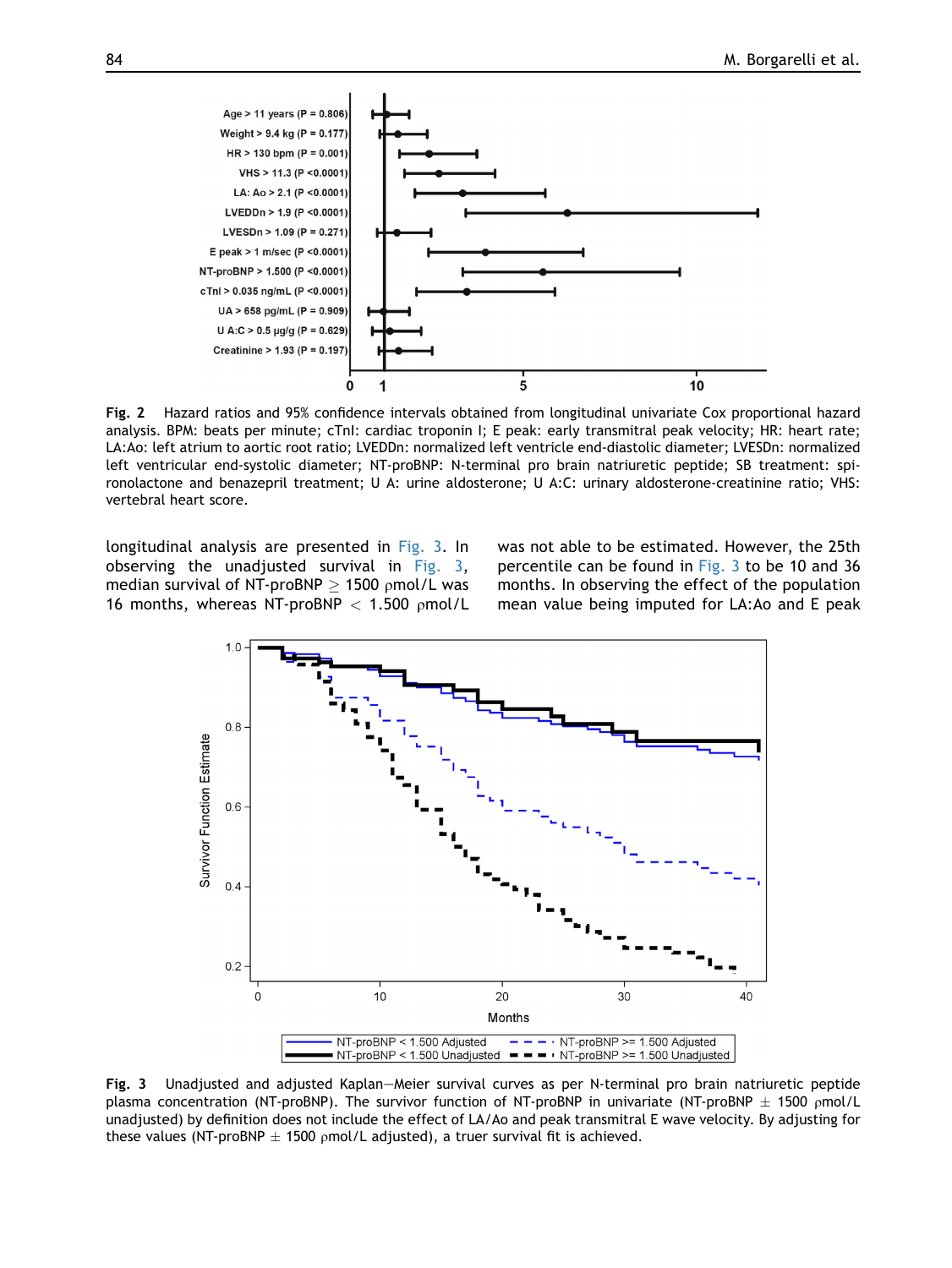for the adjusted model survival curves, the median survival for NT-proBNP  $\geq$  1500 pmol/L was 29 months, whereas the NT-proBNP  $<$  1500 pmol/L was still non-estimable as indicated to the very similar survivorship to the unadjusted NT-proBNP  $<$  1.500 pmol/L, suggesting that imputing the population mean has a minimal effect on this group. In contrast, imputation of the mean value of LA:Ao and E peak improves survivorship with the NT-proBNP  $\geq 1.500$  pmol/L population, suggesting contribution of the statistically significant covariates LA:Ao and E peak to predicting survivorship, as opposed to the NTproBNP  $\pm$  1.500 pmol/L being the sole predictor. In a sensitivity analysis with the minimum LA: $Ao = 1.14$  and E Peak  $= 0.48$  m/sec imputed as opposed to the mean values presented, neither the median nor the 25th percentile survivorships could be estimated. In contrast, in a similar sensitivity analysis using the population maximum values of  $LA:Ao = 3.18$  and E Peak  $= 1.81$  m/sec imputed, as opposed to the presented mean imputation, the median survival of the NT-proBNP  $> 1.500$  pmol/L population was 3 months while the NT-proBNP  $<$  1.500 pmol/L population was 6 months (minimum and maximum imputed survivorships not shown on [Fig. 3\)](#page-7-1). Although the longitudinal unadjusted survival for NT-proBNP  $\pm$  1.500 pmol/L presented a larger HR between groups, the multivariable longitudinal analysis stratifying on NT-proBNP  $\pm$  1.500 pmol/L in conjunction with LA:Ao and E peak as continuous variables provided the best model fit.

The risk for reaching the composite endpoint for dogs with  $LA:Ao > 2.1$ , LVEDDn  $> 1.9$ , E peak  $> 1$  m/sec, and NT-proBNP  $> 1.500$  pmol/L based on the longitudinal analysis right censored at 6, 12, 18, 24, 30, 36, and 42 months is reported in [Table 2](#page-8-0).

### **Discussion**

This study demonstrates that NT-proBNP and some selected echocardiographic variables can predict the risk for the first onset of HF or cardiac death in dogs with preclinical MMVD and cardiac remodeling. Previous studies have assessed and reported the value of NT-proBNP to assess the risk for progression or death in patients with both preclinical and clinical MMVD. For example, Moonarmart et al. (2010) [[6\]](#page-10-1) reported that a 100 pmol/L increase of NT-proBNP was associated with an increased risk of all-cause mortality in a population of dogs with both preclinical and clinical MMVD. In another study, Wolf et al. (2012)

<span id="page-8-0"></span>

| through 42 months.  |                                                   |                |                                                                                                                                                                                           |         |                   |            |                                                            |            |
|---------------------|---------------------------------------------------|----------------|-------------------------------------------------------------------------------------------------------------------------------------------------------------------------------------------|---------|-------------------|------------|------------------------------------------------------------|------------|
| Visit time (months) | $> 1.500$ pmol/L<br>NT-proBNP                     |                | $E$ peak $> 1$ m/sec                                                                                                                                                                      |         | Li(4.40) > 2.1    |            | LYEDD > 1.9                                                |            |
|                     | HR (95% CI)                                       | p_value        | HR (95% CI)                                                                                                                                                                               | p_value | HR (95% CI)       | $p$ _value | HR (95% CI)                                                | $p$ _value |
|                     | 3.04(0.96, 9.59)                                  | 0.0580         | (4.71(1.9, 113.98))                                                                                                                                                                       | 0.0100  | 2.97 (0.94, 9.38) | 0.0630     | 7.86 (2.13, 29.06)                                         | 0.0020     |
|                     | 4.28 (1.94, 9.47)                                 | $\overline{8}$ | 7.1 (2.36, 21.37)                                                                                                                                                                         | < 0.001 | 2.97(1.15, 7.67)  | 0.0250     |                                                            | 0.007      |
|                     | 5.71 (2.95, 11.03)                                | $\overline{8}$ | 7.99(3.51, 18.19)                                                                                                                                                                         | < 0.001 | 3.03 (1.56, 5.9)  | 0.0010     | $6.29$ ( $2.24$ , $17.66$ )<br>$6.35$ ( $2.98$ , $13.53$ ) | 0.007      |
|                     | 5.65 (3.08, 10.38)                                | $\overline{S}$ | 5.81 (2.94, 11.48)                                                                                                                                                                        | < 0.001 | 3.1(1.67, 5.77)   | < 0.001    | 5.7 (2.85, 11.39)                                          | 0.007      |
|                     | 5.59(3.17, 9.85)                                  | < 0.001        | 4.14 (2.31, 7.44)                                                                                                                                                                         | < 0.001 | 3.25(1.82, 5.79)  | < 0.001    | 6.03 (3.13, 11.63)                                         | < 0.001    |
|                     | 5.46 (3.14, 9.47)                                 | $\overline{8}$ | 3.87 (2.21, 6.77)                                                                                                                                                                         | < 0.001 | 2.94 (1.67, 5.2)  | < 0.001    | 5.77 (3.06, 10.9)                                          | < 0.001    |
|                     | 5.53 (3.23, 9.44)                                 | δ              | 3.87(2.25, 6.67)                                                                                                                                                                          | < 0.001 | 3.23 (1.86, 5.61) | < 0.001    | 6.15(3.28, 11.54)                                          | < 0.001    |
|                     | proBNP: N-terminal pro brain natriuretic peptide. |                | l: confidence interval; E peak: early transmitral peak velocity; HR: hazard ratio; LA:Ao: left atrium to aortic root ratio; LVEDDn: normalized left ventricle end-diastolic diameter; NT- |         |                   |            |                                                            |            |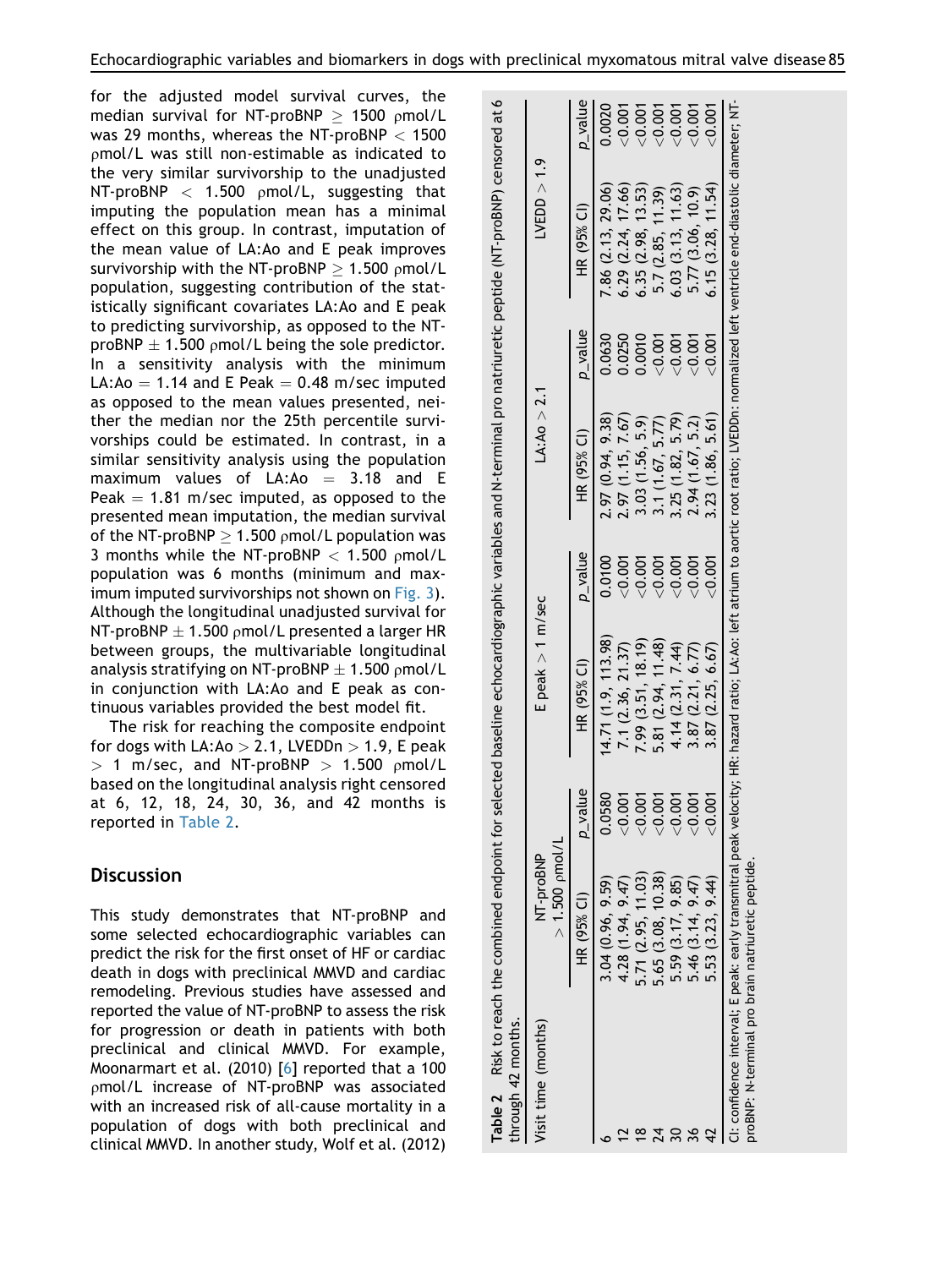[[7](#page-10-4)] reported that NT-proBNP plasma concentrations  $<$  965 pmol/L 7-30 days after initiating treatment of HF were associated with a higher survival time in a population of dogs with clinical MMVD. Furthermore, Mattin et al. (2019) [[20](#page-11-6)] reported that plasma NT-proBNP  $> 1.800$ rmol/L was strongly associated with the higher risk for clinical progression in dogs affected by preclinical MMVD. In this study, NT-proBNP plasma concentrations  $> 1.500$  pmol/L represented the best predictor for reaching the predefined composite endpoint. Reynolds et al. (2012) [\[11\]](#page-10-5) reported that the same cutoff for NT-proBNP was an independent predictor of onset of HF in a population of preclinical MMVD with an  $LA:Ao > 1.6$ . In the same study, they also reported that, similar to our study, the best predictive model included the NT-proBNP concentration and the left atrial dimension.

In this study, in addition to NT-proBNP concentration, left atrial and ventricular dimensions and E peak of transmitral flow were identified as useful independent predictors for reaching the endpoint. The prognostic value of echocardiographic variables in preclinical MMVD has been previously reported in several studies. Left atrial enlargement assessed by different methods, or LA:Ao increment by 0.1 unit, represented the most common identified echocardiographic predictor for the progression of the preclinical disease  $[1,4,13,21]$  $[1,4,13,21]$  $[1,4,13,21]$  $[1,4,13,21]$  $[1,4,13,21]$  $[1,4,13,21]$  $[1,4,13,21]$  $[1,4,13,21]$  $[1,4,13,21]$ . An LVEDDn > 1.7 and the rate of change of left ventricular end-diastolic dimensions were reported to be associated with an increased hazard for dogs with preclinical MMVD [\[3](#page-10-7),[4](#page-10-6),[13](#page-10-3),[21](#page-11-7)]. In our study, the optimal cutoff values to identify dogs with an increased risk for progression of the disease were 2.1 for LA:Ao and 1.9 for LVEDDn. These cutoff values are higher than those previously reported [[1,](#page-10-0)[3](#page-10-7)[,4,](#page-10-6)[6](#page-10-1)]. Left atrial to left aortic ratio values  $> 1.6$  are generally accepted for identifying dogs with left atrial enlargement [[22](#page-11-8)]. However, a recent study has reported that normal dogs may present an LA:Ao up to 1.9 [[23](#page-11-9)]. Normalized end-diastolic left ventricular diameter  $>$ 1.7 has been found to be a predictor of outcomes [[6](#page-10-1)], and this cutoff is used to identify dogs with left ventricular enlargement [\[17,](#page-11-3)[24\]](#page-11-10). However, it should be noted that LVEDDn  $= 1.73$  represents the upper 95% percentile for normal dogs in the study from Cornell et al. (2004) [\[17\]](#page-11-3), whereas the upper 97.5% for normal dogs is 1.85. Therefore, the cutoff values reported in this present study identify dogs with significant cardiac enlargement and therefore that may have a higher risk of developing HF or die for their cardiac disease.

In the present study, transmitral inflow E peak velocity higher than 1 m/sec was an independent predictor for progression to a primary endpoint. This cutoff value was higher than normal values observed in normal dogs of similar age [\[25\]](#page-11-11). A possible explanation for this finding is the association between increased E peak velocity and increased left atrial pressure [\[26](#page-11-12)]. However, in patients with volume overload and normal systolic function, such as dogs with preclinical MMVD, increased E peak velocity may also reflect left ventricular volume overload and not necessarily a sole increased atrial pressure [[27\]](#page-11-13). Regardless of the cause of its increased value, E peak velocity can still be considered as an indirect indicator of the severity of the disease, and it has been reported being independently associated with an increased hazard in both preclinical and clinical dogs [[1](#page-10-0)[,3,](#page-10-7)[28](#page-11-14)].

In this study, the best predictor model for identifying dogs with increased risk of reaching the composite endpoint was a composite of NT-proBNP concentrations, LA:Ao ratio, and E peak velocity. Normalized left ventricular end-diastolic diameter was not included in this statistical model because of its strong correlation to the left atrial enlargement. However, it is of interest to notice that LVEDDn was a variable associated with an increased hazard at 6 months after inclusion in the study.

All echocardiographic variables that were found to be associated with clinical outcomes and the NT-proBNP showed an increased hazard over time. This result is not unexpected considering the long duration of the preclinical phase of MMVD in dogs [\[1](#page-10-0),[13](#page-10-3),[21](#page-11-7)]. This finding suggests that monitoring the progression of the disease by echocardiographic variables and NT-proBNP may represent an effective way to make appropriate therapeutic decisions and to assess the risk for a preclinical dog to develop HF or to die for the underlying cardiac disease.

#### Limitations

The major limitation for this study is represented by the fact that the onset of HF was not confirmed in all dogs by documenting the presence of cardiogenic pulmonary edema on thoracic radiographs. However, although thoracic radiography is often considered the gold standard for diagnosing left-sided congestive HF, interpretation is mostly subjective. Indeed, it is now generally accepted that combination of history and clinical assessment in association with response to treatment represents an acceptable way to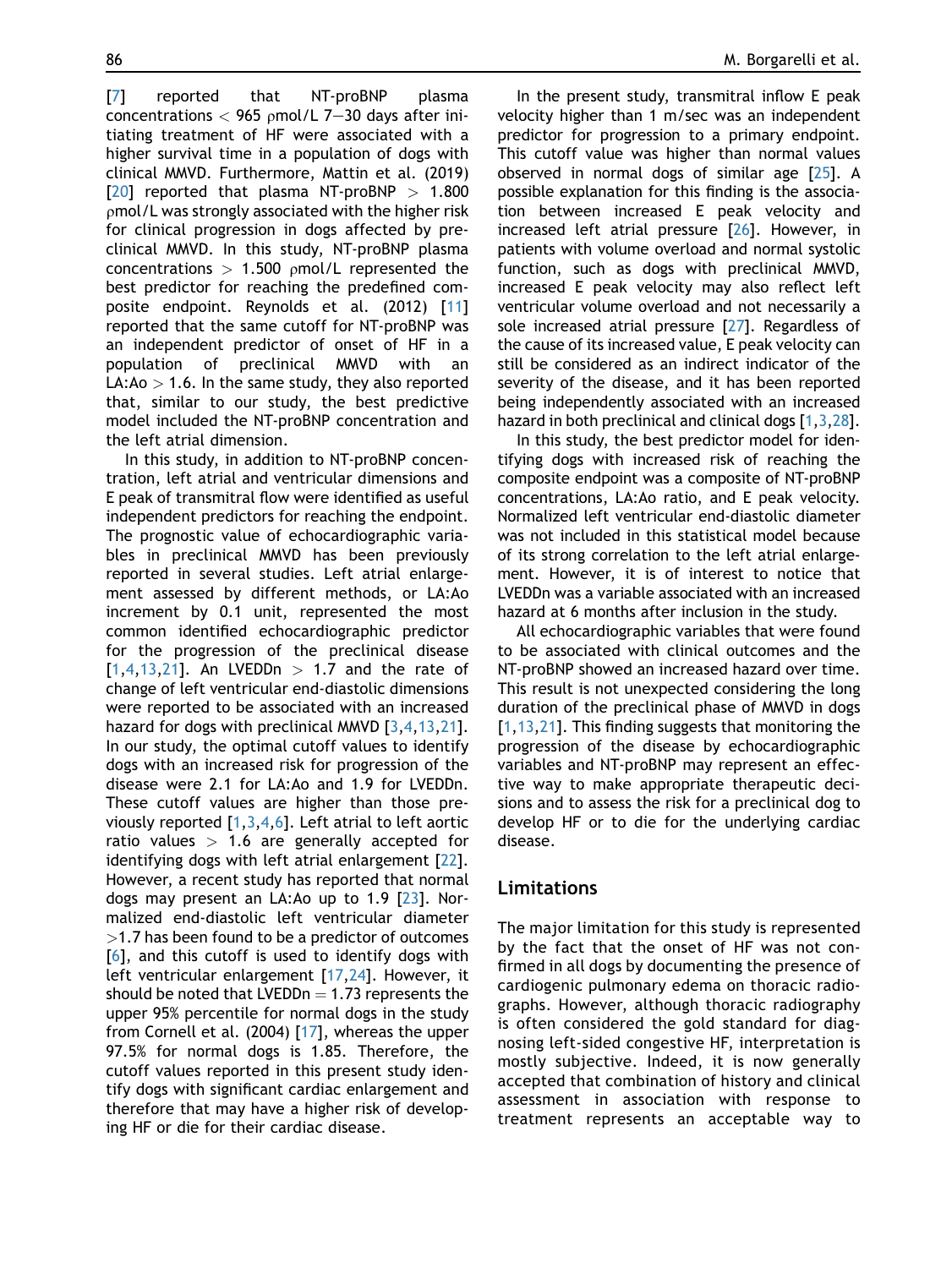identify onset of HF in dogs with preclinical MMVD [\[20](#page-11-6),[22\]](#page-11-8). Another limitation of this study is represented by the presence of a treatment and a placebo group, which were combined and analyzed as a single population. Because the treatment in this study had no effect on primary endpoints, it is unlikely that combining the two groups into a single population affected the results of this study.

### **Conclusions**

This study reports reliable echocardiographic and plasma NT-proBNP cutoff values that can be used to identify dogs with preclinical MMVD that are at higher risk of developing HF or experiencing cardiac death. Furthermore, the results of this study may also be useful for designing future studies to evaluate the effect of various interventions aimed at delaying the progression of MMVD.

### Conflicts of Interest Statement

This project was funded by Ceva Santé Animale, and two authors, E.G. and C.G-P., are representatives of Ceva Santé Animale.

Assessment of the N-terminal pro-brain natriuretic peptide was sponsored by IDEXX BioResearch, Vet Med Labor GmbH, Ludwigsburg, Germany.

All the other authors have received funding from Ceva Santé Animale within the last 5 years for some or all of the following activities: research, travel, speaking fees, consultancy fees, and preparation of educational materials.

### Acknowledgments

The authors thank Jens Häggström and Ingrid Ljungvall for helping with the handling and interpretation of cardiac troponin I test and Cristina Vercelli and Giovanni Re for performing and helping with the interpretation and validation of urinary aldosterone and urinary aldosterone creatinine ratio.

#### <span id="page-10-0"></span>References

- [1] [Borgarelli M, Crosara S, Lamb K, Savarino P, La Rosa G,](http://refhub.elsevier.com/S1760-2734(21)00053-9/sref1) [Tarducci A, Haggstrom J. Survival characteristics and](http://refhub.elsevier.com/S1760-2734(21)00053-9/sref1) [prognostic variables of dogs with preclinical chronic](http://refhub.elsevier.com/S1760-2734(21)00053-9/sref1) [degenerative mitral valve disease attributable to myx](http://refhub.elsevier.com/S1760-2734(21)00053-9/sref1)[omatous degeneration. J Vet Med 2012;26:69](http://refhub.elsevier.com/S1760-2734(21)00053-9/sref1)-[75](http://refhub.elsevier.com/S1760-2734(21)00053-9/sref1).
- [2] [Borgarelli M, Savarino P, Crosara S, Santilli RA,](http://refhub.elsevier.com/S1760-2734(21)00053-9/sref2) [Chiavegato D, Poggi M, Bellino C, La Rosa G, Zanatta R,](http://refhub.elsevier.com/S1760-2734(21)00053-9/sref2) [Haggstrom J, Tarducci A. Survival characteristics and](http://refhub.elsevier.com/S1760-2734(21)00053-9/sref2)

[prognostic variables of dogs with mitral regurgitation](http://refhub.elsevier.com/S1760-2734(21)00053-9/sref2) [attributable to myxomatous valve disease. J Vet Cardiol](http://refhub.elsevier.com/S1760-2734(21)00053-9/sref2) [2008;22:120](http://refhub.elsevier.com/S1760-2734(21)00053-9/sref2)-[8.](http://refhub.elsevier.com/S1760-2734(21)00053-9/sref2)

- <span id="page-10-7"></span>[3] [Hezzell MJ, Boswood A, Moonarmart W, Elliott J. Selected](http://refhub.elsevier.com/S1760-2734(21)00053-9/sref3) [echocardiographic variables change more rapidly in dogs](http://refhub.elsevier.com/S1760-2734(21)00053-9/sref3) [that die from myxomatous mitral valve disease. J Vet](http://refhub.elsevier.com/S1760-2734(21)00053-9/sref3) [Cardiol 2012;14:269](http://refhub.elsevier.com/S1760-2734(21)00053-9/sref3)-[79](http://refhub.elsevier.com/S1760-2734(21)00053-9/sref3).
- <span id="page-10-6"></span>[4] [Larouche-Lebel E, Loughran KA, Oyama MA. Echocardio](http://refhub.elsevier.com/S1760-2734(21)00053-9/sref4)[graphic indices and severity of mitral regurgitation in dogs](http://refhub.elsevier.com/S1760-2734(21)00053-9/sref4) [with preclinical degenerative mitral valve disease. J Vet](http://refhub.elsevier.com/S1760-2734(21)00053-9/sref4) Cardiol 2019:33:489-[98](http://refhub.elsevier.com/S1760-2734(21)00053-9/sref4).
- <span id="page-10-2"></span>[5] [Haggstrom J, Boswood A, O'Grady M, Joens O, Smith S,](http://refhub.elsevier.com/S1760-2734(21)00053-9/sref5) [Swift S, Borgarelli M, Gavaghan B, Kresken JG, Patteson M,](http://refhub.elsevier.com/S1760-2734(21)00053-9/sref5) [Ablad B, Bussadori CM, Glaus T, Kovacevic A, Rapp M,](http://refhub.elsevier.com/S1760-2734(21)00053-9/sref5) [Santilli RA, Tidholm A, Eriksson A, Belanger MC, Deinert M,](http://refhub.elsevier.com/S1760-2734(21)00053-9/sref5) [Little CJL, Kvart C, French A, Ronn-Landbo M, Wess G,](http://refhub.elsevier.com/S1760-2734(21)00053-9/sref5) [Eggertsdottir A, O'Sullivan ML, Schneider M, Lombard CW,](http://refhub.elsevier.com/S1760-2734(21)00053-9/sref5) [Dukes-McEwan J, Willis R, Louvet A, DiFruscia R. Longi](http://refhub.elsevier.com/S1760-2734(21)00053-9/sref5)[tudinal analysis of quality of life, clinical, radiographic,](http://refhub.elsevier.com/S1760-2734(21)00053-9/sref5) [echocardiographic, and laboratory variables in dogs with](http://refhub.elsevier.com/S1760-2734(21)00053-9/sref5) [myxomatous mitral valve disease receiving pimobendan or](http://refhub.elsevier.com/S1760-2734(21)00053-9/sref5) [benazepril: the QUEST study. J Vet Med 2013;27:1441](http://refhub.elsevier.com/S1760-2734(21)00053-9/sref5)-[51.](http://refhub.elsevier.com/S1760-2734(21)00053-9/sref5)
- <span id="page-10-1"></span>[6] [Moonarmart W, Boswood A, Luis Fuentes V, Brodbelt D,](http://refhub.elsevier.com/S1760-2734(21)00053-9/sref6) [Souttar K, Elliott J. N-terminal pro B-type natriuretic](http://refhub.elsevier.com/S1760-2734(21)00053-9/sref6) [peptide and left ventricular diameter independently pre](http://refhub.elsevier.com/S1760-2734(21)00053-9/sref6)[dict mortality in dogs with mitral valve disease. J Small](http://refhub.elsevier.com/S1760-2734(21)00053-9/sref6) [Anim Pract 2010;51:84](http://refhub.elsevier.com/S1760-2734(21)00053-9/sref6)-[96.](http://refhub.elsevier.com/S1760-2734(21)00053-9/sref6)
- <span id="page-10-4"></span>[7] [Wolf J, Gerlach N, Weber K, Klima A, Wess G. Lowered N](http://refhub.elsevier.com/S1760-2734(21)00053-9/sref7)[terminal pro-B-type natriuretic peptide levels in](http://refhub.elsevier.com/S1760-2734(21)00053-9/sref7) [response to treatment predict survival in dogs with](http://refhub.elsevier.com/S1760-2734(21)00053-9/sref7) [symptomatic mitral valve disease. J Vet Cardiol 2012;14:](http://refhub.elsevier.com/S1760-2734(21)00053-9/sref7) [399](http://refhub.elsevier.com/S1760-2734(21)00053-9/sref7)-[408](http://refhub.elsevier.com/S1760-2734(21)00053-9/sref7).
- [8] [Tarnow I, Olsen LH, Kvart C, Hoglund K, Moesgaard SG,](http://refhub.elsevier.com/S1760-2734(21)00053-9/sref8) [Kamstrup TS, Pedersen HD, Haggstrom J. Predictive value](http://refhub.elsevier.com/S1760-2734(21)00053-9/sref8) [of natriuretic peptides in dogs with mitral valve disease.](http://refhub.elsevier.com/S1760-2734(21)00053-9/sref8) [Vet J 2009;180:195](http://refhub.elsevier.com/S1760-2734(21)00053-9/sref8)-[201.](http://refhub.elsevier.com/S1760-2734(21)00053-9/sref8)
- [9] [Ljungvall I, Hoglund K, Tidholm A, Olsen LH, Borgarelli M,](http://refhub.elsevier.com/S1760-2734(21)00053-9/sref9) [Venge P, Haggstrom J. Cardiac troponin I is associated with](http://refhub.elsevier.com/S1760-2734(21)00053-9/sref9) [severity of myxomatous mitral valve disease, age, and C](http://refhub.elsevier.com/S1760-2734(21)00053-9/sref9)[reactive protein in dogs. J Vet Cardiol 2010;24:153](http://refhub.elsevier.com/S1760-2734(21)00053-9/sref9)-[9.](http://refhub.elsevier.com/S1760-2734(21)00053-9/sref9)
- [10] [Chetboul V, Serres F, Tissier R, Lefebvre HP,](http://refhub.elsevier.com/S1760-2734(21)00053-9/sref10) [Sampedrano CC, Gouni V, Poujol L, Hawa G, Pouchelon J.](http://refhub.elsevier.com/S1760-2734(21)00053-9/sref10) [Association of plasma N-terminal pro-B-type natriuretic](http://refhub.elsevier.com/S1760-2734(21)00053-9/sref10) [peptide concentration with mitral regurgitation severity](http://refhub.elsevier.com/S1760-2734(21)00053-9/sref10) [and outcome in dogs with asymptomatic degenerative](http://refhub.elsevier.com/S1760-2734(21)00053-9/sref10) [mitral valve disease. J Vet Intern Med 2009;23:984](http://refhub.elsevier.com/S1760-2734(21)00053-9/sref10)-[94](http://refhub.elsevier.com/S1760-2734(21)00053-9/sref10).
- <span id="page-10-5"></span>[11] [Reynolds CA, Brown DC, Rush JE, Fox PR, Nguyenba TP,](http://refhub.elsevier.com/S1760-2734(21)00053-9/sref11) [Lehmkuhl LB, Gordon SG, Kellihan HB, Stepien RL,](http://refhub.elsevier.com/S1760-2734(21)00053-9/sref11) [Lefbom BK, Meier CK, Oyama MA. Prediction of first onset](http://refhub.elsevier.com/S1760-2734(21)00053-9/sref11) [of congestive heart failure in dogs with degenerative](http://refhub.elsevier.com/S1760-2734(21)00053-9/sref11) [mitral valve disease: the PREDICT cohort study. J Vet](http://refhub.elsevier.com/S1760-2734(21)00053-9/sref11) [Cardiol 2012;14:193](http://refhub.elsevier.com/S1760-2734(21)00053-9/sref11)-[202](http://refhub.elsevier.com/S1760-2734(21)00053-9/sref11).
- [12] [Hezzell MJ, Boswood A, Chang YM, Moonarmart W,](http://refhub.elsevier.com/S1760-2734(21)00053-9/sref12) [Souttar K, Elliott J. The combined prognostic potential of](http://refhub.elsevier.com/S1760-2734(21)00053-9/sref12) [serum high-sensitivity cardiac troponin I and N-terminal](http://refhub.elsevier.com/S1760-2734(21)00053-9/sref12) [pro-B-type natriuretic peptide concentrations in dogs with](http://refhub.elsevier.com/S1760-2734(21)00053-9/sref12) [degenerative mitral valve disease. J Vet Med 2012;26:](http://refhub.elsevier.com/S1760-2734(21)00053-9/sref12)  $302 - 11$  $302 - 11$ .
- <span id="page-10-3"></span>[13] [Borgarelli M, Ferasin L, Lamb K, Bussadori C, Chiavegato D,](http://refhub.elsevier.com/S1760-2734(21)00053-9/sref13) [D'Agnolo G, Migliorini F, Poggi M, Santilli RA, Guillot E,](http://refhub.elsevier.com/S1760-2734(21)00053-9/sref13) [Garelli-Paar C, Toschi Corneliani R, Farina F, Zani A,](http://refhub.elsevier.com/S1760-2734(21)00053-9/sref13) [Dirven M, Smets P, Guglielmini C, Oliveira P, Di Marcello M,](http://refhub.elsevier.com/S1760-2734(21)00053-9/sref13) [Porciello F, Crosara S, Ciaramella P, Piantedosi D, Smith S,](http://refhub.elsevier.com/S1760-2734(21)00053-9/sref13) [Vannini S, Dall'Aglio E, Savarino P, Quintavalla C,](http://refhub.elsevier.com/S1760-2734(21)00053-9/sref13) [Patteson M, Silva J, Locatelli C, Baron Toaldo M. DELay of](http://refhub.elsevier.com/S1760-2734(21)00053-9/sref13) [appearance of sYmptoms of canine degenerative mitral](http://refhub.elsevier.com/S1760-2734(21)00053-9/sref13)